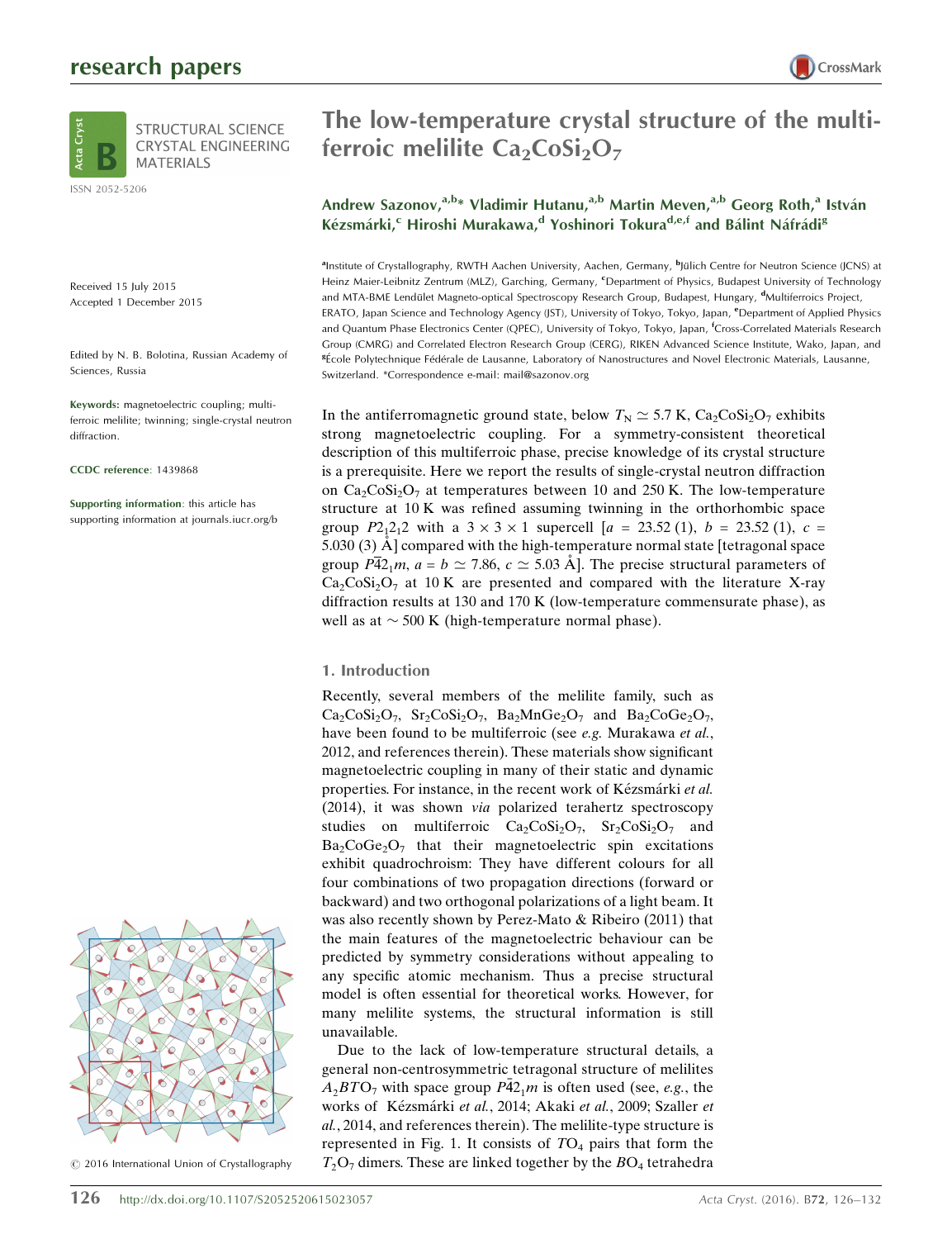into layers stacked along the tetragonal [001] axis. The tetrahedral layers are connected by the large A cations. The abovementioned simplifications are valid only at high temperatures where the tetragonal space group  $P\bar{4}2_1m$  describes well the melilite crystal structure. At low temperatures, the crystal symmetry does not necessarily remain the same as in the hightemperature phase. An example is  $Ba_2CoGe_2O_7$ , where the orthorhombic polar space group Cmm2 was proposed as the true crystal structure (Hutanu et al., 2011, 2012) to describe the multiferroic ground state.

In the case of  $Ca<sub>2</sub>CoSi<sub>2</sub>O<sub>7</sub>$ , the temperature dependence of the structure is even more complex. Based on X-ray diffraction data between 30 and 600 K,  $Ca<sub>2</sub>CoSi<sub>2</sub>O<sub>7</sub>$  undergoes a series of structural phase transitions. The first corresponds to a normal to incommensurate (N–IC) transition and the second one is an incommensurate to commensurate (IC–C) transition. Accordingly, in the normal state above  $\sim$  500 K the space group of  $Ca_2CoSi_2O_7$  is  $P\bar{4}2_1m$  (Fig. 1) with lattice parameters  $a = b \simeq 7.86$  Å and  $c \simeq 5.03$  Å (Kusaka *et al.*, 2001). X-ray diffraction and heat capacity measurements show that  $T_{\text{N-IC}}$ lies in the relatively narrow temperature range 478–498 K and does not depend on the thermal history of the sample (Hagiya et al., 1993; Riester & Böhm, 1997; Kusaka et al., 2001; Jia et al., 2006). In the intermediate temperature range of  $160-270 \leq T$  $\leq$  480 K, an incommensurately modulated phase develops<br>with two propagation vectors  $\mathbf{k}_1 = q(\mathbf{a}^* + \mathbf{b}^*)$  and with two propagation vectors  $\mathbf{k}_1 = q(\mathbf{a}^* + \mathbf{b}^*)$  and



Figure 1

The average crystal structure of the melilite-type compounds of the general formula  $A_2BT_2O_7$ , which is described by a non-centrosymmetric tetragonal space group  $P42_1m$ .

 $\mathbf{k}_2 = q(-\mathbf{a}^* + \mathbf{b}^*)$ , where q increases with a temperature decrease from  $\sim 0.29$  up to 1/3 (Hagiya *et al.*, 2001). The published  $T_{\text{IC}-\text{C}}$  varies in the broad temperature range between 160 and 270 K (Riester & Böhm, 1997; Hagiya et al., 2001; Jia et al., 2006). Moreover, the IC–C transition is characterized by a prominent temperature hysteresis. Additionally, a significant difference of  $T_{\text{IC-}C}$  was found by X-ray or electron diffraction (Jia et al., 2006). Below  $T_{IC-C}$ , a commensurately modulated lock-in structure appears with a  $(3 \times 3 \times 1)$ supercell and lattice parameters  $a \simeq b \simeq 23.51$  and  $c \simeq 5.03$  Å (Riester et al., 2000; Hagiya et al., 2001). Two different structures with space groups  $P\bar{4}$  and  $P2_12_12$  were proposed to describe the crystal symmetry based on X-ray diffraction data. Riester et al. (2000) have assigned the space group  $P\bar{4}$  to the structure based on the observed reflections violating the systematic extinction rule for  $P2_12_12$ . In the works of Hagiya et al. (2001) and Jia et al. (2006), those reflections were attributed to the multiple diffraction and the space group  $P2_12_12$  was found to give better agreement for both pure and lightly Zndoped  $Ca_2CoSi_2O_7$ . However, full diffraction data collection to refine the structural parameters was never performed below 130 K.

In order to fill this gap of low-temperature structural information on  $Ca_2CoSi_2O_7$  and to provide reliable data for further experimental and theoretic research, we performed single-crystal neutron diffraction measurements at temperatures between 10 and 250 K. The results of the structure refinement at 10 K (just above  $T_N \simeq 5.7$  K) are presented here and compared with X-ray diffraction data from literature collected in the low-temperature commensurate phase at 130 K in space group  $P\bar{4}$  (Riester et al., 2000) and 170 K in space group  $P2_12_12$  (Hagiya *et al.*, 2001), as well as in the hightemperature normal phase at about 500 K in space group  $P\bar{4}2_1m$  (Kusaka *et al.*, 2001).

#### 2. Experimental

Single crystals of  $Ca_2CoSi_2O_7$  were grown by the floating-zone technique and were characterized in previous studies (Kézsmárki et al., 2014; Szaller et al., 2014). The cylindrical sample used for neutron scattering experiments was approximately 4 mm high with about the same diameter.

Unpolarized single-crystal neutron diffraction studies were performed on the four-circle diffractometer HEiDi (Meven et al., 2007) at the hot-neutron source of the FRM II reactor (Heinz Maier–Leibnitz Zentrum, Germany). A wavelength of  $\lambda = 1.169$  Å was obtained from a Ge (311) monochromator with a high flux density of  $\sim 1.2 \times 10^7$  neutrons s<sup>-1</sup> cm<sup>-1</sup> with an Er-filter to suppress the  $\lambda/3$  contamination. For lowtemperature experiments, a closed-cycle He cryostat was mounted in the Eulerian cradle of the diffractometer. The sample was wrapped in Al foil in order to ensure temperature homogeneity. The temperature was measured and controlled by a diode sensor near the heater position. The sample temperature was independently monitored by a second thermometer placed close to the sample position. A temperature stability of  $\pm 0.1$  K was achieved by this method. The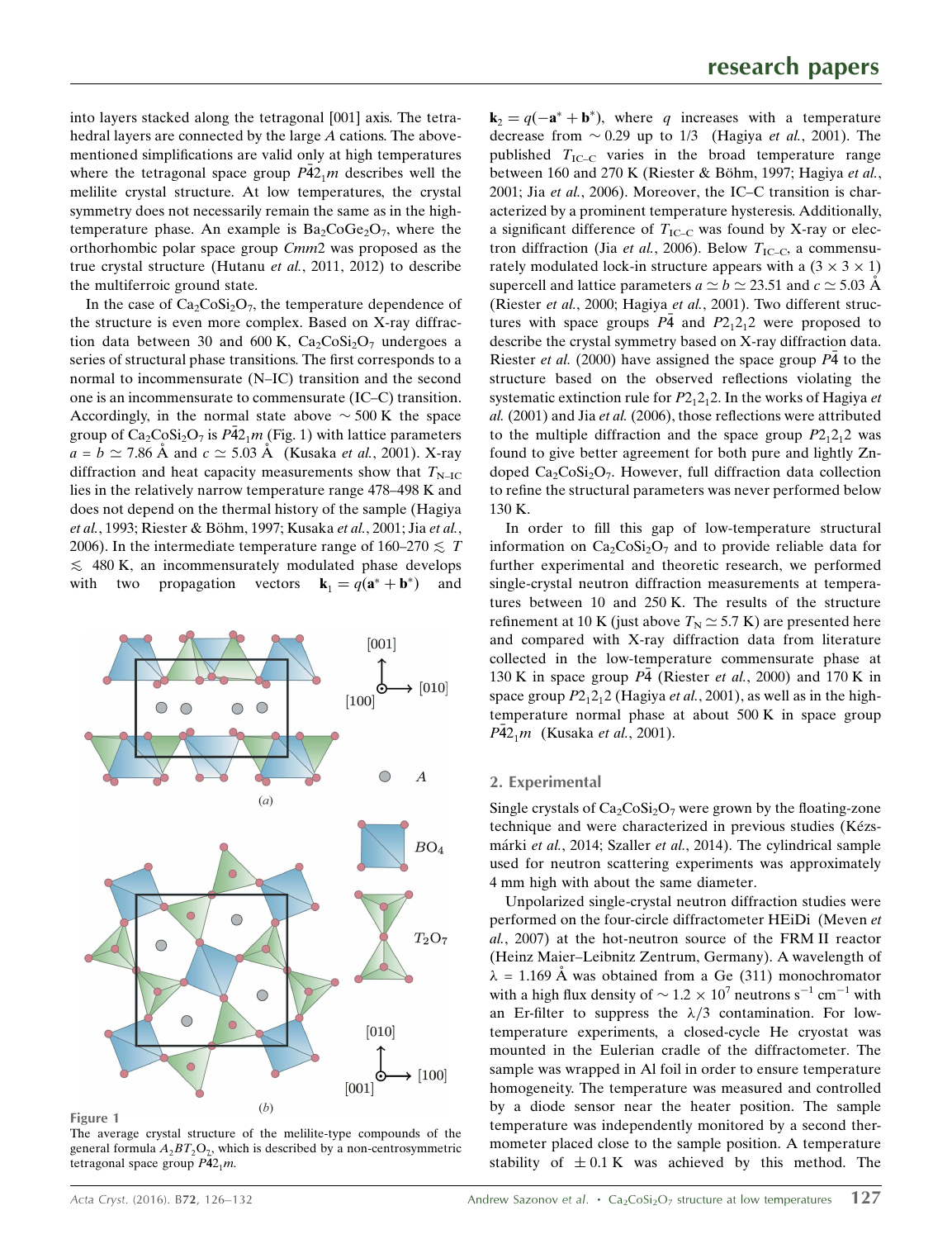## research papers

Table 1 Experimental details.

| Crystal data                                           |                                                                             |
|--------------------------------------------------------|-----------------------------------------------------------------------------|
| Chemical formula                                       | $Ca_2CoSi_2O_7$                                                             |
| $M_r$                                                  | 307.26                                                                      |
| Crystal system, space group                            | Orthorhombic, $P2_12_12$                                                    |
| Temperature $(K)$                                      | 10                                                                          |
| $a, b, c (\AA)$                                        | 23.52(1), 23.52(1), 5.03(1)                                                 |
| $V(A^3)$                                               | 2782.5                                                                      |
| Z                                                      | 18                                                                          |
| $D_r$ (Mg m <sup>-3</sup> )                            | 3.304                                                                       |
| Radiation type                                         | Neutron, $\lambda = 1.1695$ Å                                               |
| $\mu$ (mm <sup>-1</sup> )                              | 0.02                                                                        |
| Crystal form, colour                                   | Cylinder, blue                                                              |
| Crystal size (mm)                                      | $4 \times 2$ (radius)                                                       |
| Data collection                                        |                                                                             |
| Diffractometer                                         | Four-circle                                                                 |
| Radiation source                                       | Nuclear reactor                                                             |
| Monochromator                                          | Ge (311)                                                                    |
| Data collection method                                 | $\omega$ scans                                                              |
| $\theta_{max}$ (°)                                     | 64.92                                                                       |
| Absorption correction                                  |                                                                             |
| $(\sin \theta/\lambda)_{\text{max}}$ $(\text{Å}^{-1})$ | 0.77                                                                        |
| Range of $h, k, l$                                     | $h = -20 \rightarrow 36, k = -30 \rightarrow 36, l =$<br>$-7 \rightarrow 7$ |
|                                                        |                                                                             |

temperature dependence of selected reflections were measured in the range of 10–250 K during cooling procedure. Full data collection was done at 10 K.

The corrected integrated intensities of the measured reflections were obtained with the DAVINCI program (Sazonov, 2015) using the Lehmann–Larsen method for peak location (Lehmann & Larsen, 1974). The structural parameters of  $Ca_2CoSi_2O_7$  were refined using the JANA2006 program (Petříček et al., 2014). Experimental details are summarized in Table 1.

#### 3. Results and discussion

#### 3.1. Low-temperature crystal structure model

Group-theoretical calculations show (McConnell, 1999) that only two subgroups of the high-temperature tetragonal space group  $\overline{P42_1m}$  (No. 113 according to Hahn, 1995) can describe the low-temperature modulation of the melilite structure. These are the tetragonal space group  $P\bar{4}$  (No. 81) and the orthorhombic space group  $P2_12_12$  (No. 18). Based on X-ray diffraction experiments, arguments for both space groups were put forward. Riester et al. (2000) used the space group  $\overline{P4}$  to describe the stucture at 130 K, while Hagiya et al. (2001) performed refinement at 170 K in the space group  $P2_12_12$ . The choice of space group  $P\overline{4}$  was based on the observation of the  $(h00)$  and  $(0k0)$  types reflections with h and  $k = 2n + 1$ , which are forbidden in  $P2<sub>1</sub>2<sub>1</sub>2$ .

A few extremely weak reflections of the same type were also present in our neutron data. A detailed analysis of both the measured peak profiles and integrated intensities favours the multiple diffraction origin of those reflections. Most of the collected scans look like statistical noise even for those reflections which are calculated to be the strongest in  $P\bar{4}$ . Moreover, the measured intensities of visible reflections are

much smaller than expected ones. For instance, the calculated intensities of  $(21,0,0)$  and  $(23,0,0)$  reflections are similar and they are the strongest of this type. However, the measured intensity of  $(21,0,0)$  is about 20 times smaller compared with the calculations and  $(23,0,0)$  is not visible at all. This could be well explained by multiple diffraction, but not by the symmetry lowering. The same assumption was made in the work of Hagiya et al. (2001) based on the measurements of  $Ca<sub>2</sub>CoSi<sub>2</sub>O<sub>7</sub>$  at different diffraction conditions. In the lightly Zn-doped  $Ca_2CoSi_2O_7$  no violation of the extinction rules for the space group  $P2_12_12$  was observed by Jia *et al.* (2006). Finally, by means of neutrons with both short and long wavelengths we have clearly shown that the scattered intensities detected at the positions of forbidden reflections in the related melilite compound  $Ba_2CoGe_2O_7$  are entirely due to the multiple diffraction (Sazonov et al., 2015). Similar multiple diffraction effects were also found on bismuth metal oxides in other neutron diffraction studies (Birkenstock et al., 2013). Thus we conclude that the above-mentioned reflections in  $Ca<sub>2</sub>CoSi<sub>2</sub>O<sub>7</sub>$  are caused by multiple diffraction. This is strong evidence against space group  $P\overline{4}$  in favour of  $P2_12_12$ , because





The quality of the  $Ca_2CoSi_2O_7$  crystal structure refinement in different models: space groups  $P\overline{4}$  (left column, blue circles) and  $P2_12_12$  (right panel, red circles). The upper and lower rows indicate the results of the refinement without and with twinning, respectively. The experimentally measured and corrected integrated intensities  $(F_{obs}^2)$  are plotted against the calculated ones  $(F_{\text{calc}}^2)$ . The intensities of a few selected Bragg reflections are marked.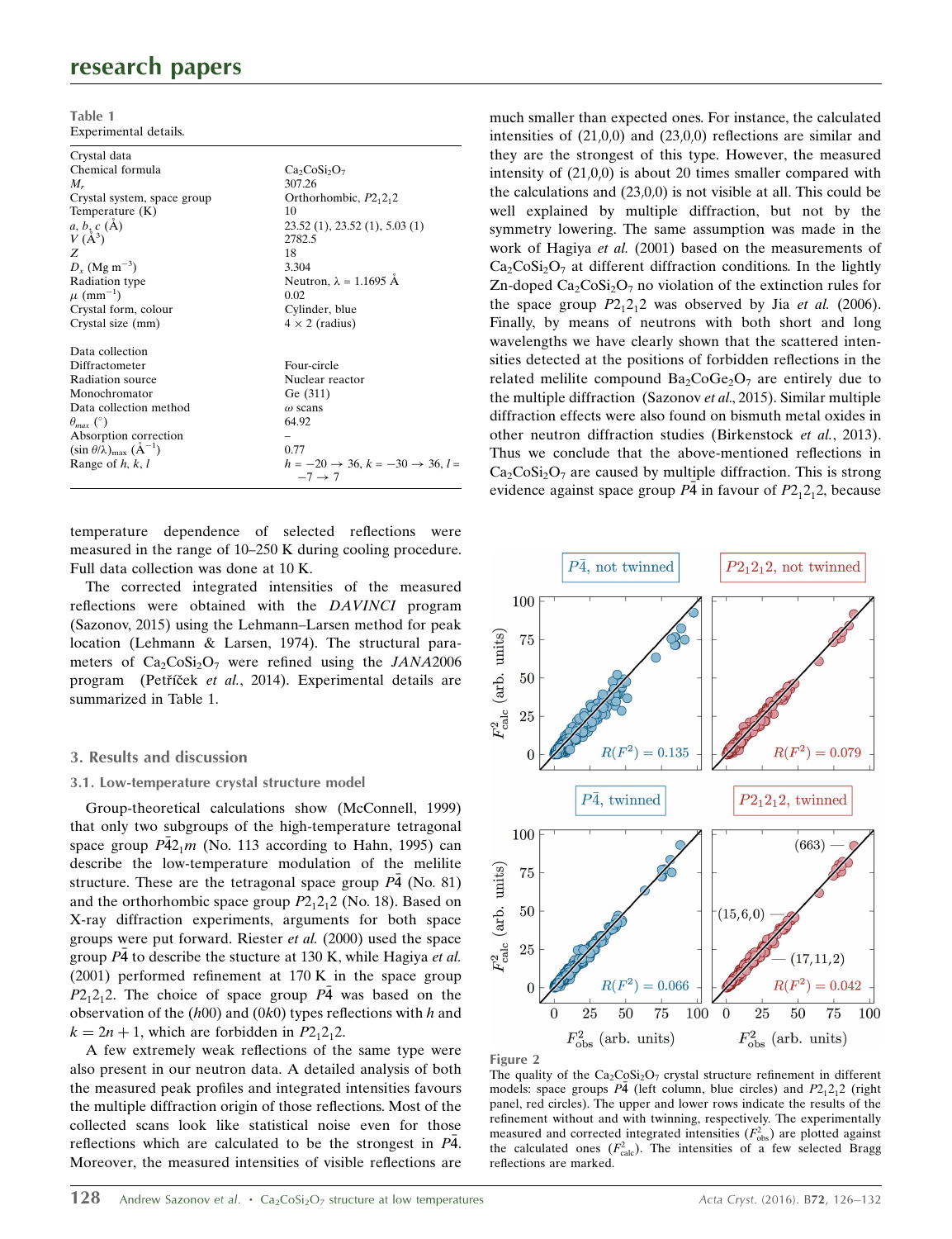Table 2 Single-crystal neutron diffraction experimental and refinement details in different models: space groups  $P\bar{4}$  and  $P2_12_12$  with and without twinning.

| Model                                                   | P4, not twinned                   | $P2_12_2$ , not twinned           | P4, twinned                       | $P2_12_2$ , twinned               |
|---------------------------------------------------------|-----------------------------------|-----------------------------------|-----------------------------------|-----------------------------------|
| Data collection                                         |                                   |                                   |                                   |                                   |
| No. of measured reflections                             | 3127                              | 3127                              | 3127                              | 3127                              |
| No. of independent reflections                          | 2030                              | 2006                              | 2030                              | 2006                              |
| No. of independent reflections<br>with $I > 3\sigma(I)$ | 1902                              | 1883                              | 1902                              | 1883                              |
| $R_{\rm int}$                                           | 0.020                             | 0.018                             | 0.020                             | 0.018                             |
| Refinement                                              |                                   |                                   |                                   |                                   |
| Refinement on                                           | $F^2$                             | $F^2$                             | $F^2$                             | $F^2$                             |
| $R[F^2 > 3\sigma(F^2)]$ , w $R(F^2)$ , S                | 0.135, 0.311, 9.92                | 0.079, 0.198, 6.34                | 0.066, 0.163, 5.22                | 0.042, 0.098, 3.17                |
| No. of reflections                                      | 1902                              | 1883                              | 1902                              | 1883                              |
| No. of parameters                                       | 166                               | 167                               | 167                               | 168                               |
| Weighting scheme, $w$                                   | $1/[\sigma^2(F_o^2)+0.0004F_o^4]$ | $1/[\sigma^2(F_o^2)+0.0004F_o^4]$ | $1/[\sigma^2(F_o^2)+0.0004F_o^4]$ | $1/[\sigma^2(F_o^2)+0.0004F_o^4]$ |
| Extinction correction                                   | Isotropic, Gaussian Type 1†       | Isotropic, Gaussian Type 1†       | Isotropic, Gaussian Type 1†       | Isotropic, Gaussian Type 1†       |
| Extinction coefficient                                  | 0.036(11)                         | 0.037(6)                          | 0.023(5)                          | 0.036(3)                          |
| Twin fraction                                           |                                   |                                   | 0.49(1)                           | 0.52(1)                           |

† According to Becker & Coppens (1974).

the calculated intensities are not reproduced in the experiment.

Nevertheless, both models were used in the refinement proses in order to determine the low-temperature crystal structure of  $Ca_2CoSi_2O_7$  based on our neutron diffraction data at 10 K. The starting structural parameters were taken from the published structures determined by X-ray diffraction. In both cases, all atomic positions which are not fixed by symmetry were refined together with the isotropic atomic displacement  $(U_{\text{iso}})$ , scale and extinction parameters. The possibility that the low-temperature structure consists of two





#### Figure 3

Comparison of the low-temperature commensurately modulated lock-in state (space group  $P2_12_12$ ) with the high-temperature normal phase (space group  $\tilde{P42_1m}$ ), according to our neutron diffraction data at 10 K and X-ray diffraction at  $\sim$  500 K (Kusaka et al., 2001), respectively. The red square corresponds to  $\overline{P42_1}$ m and the blue one to the  $(3 \times 3 \times 1)$  supercell of  $\overline{P2_12_12}$ .

Table 2 presents the resulted refinement parameters obtained in both  $P\bar{4}$  and  $P2_12_12$  space groups with and without twinning. The agreement between the experimental and calculated data is shown in Fig. 2. The introduction of twins significantly improves the quality of the fit for both cases. The twin fraction was found to be very close to a perfect twin value of 0.5.

Both models have a very similar number of parameters, which ensures well comparable statistical boundary conditions for the refinements. The ratio between the number of statistically significant independent reflections and the number of free parameters is more than 11, which support the sufficiency of the data basis. The reliability factors of the refinement for the  $P2_12_12$  space group model are noticeably smaller then those for  $P\bar{4}$ . On average, they are increased by more than  $60\%$  in  $P\bar{4}$  compared with  $P2_12_12$ .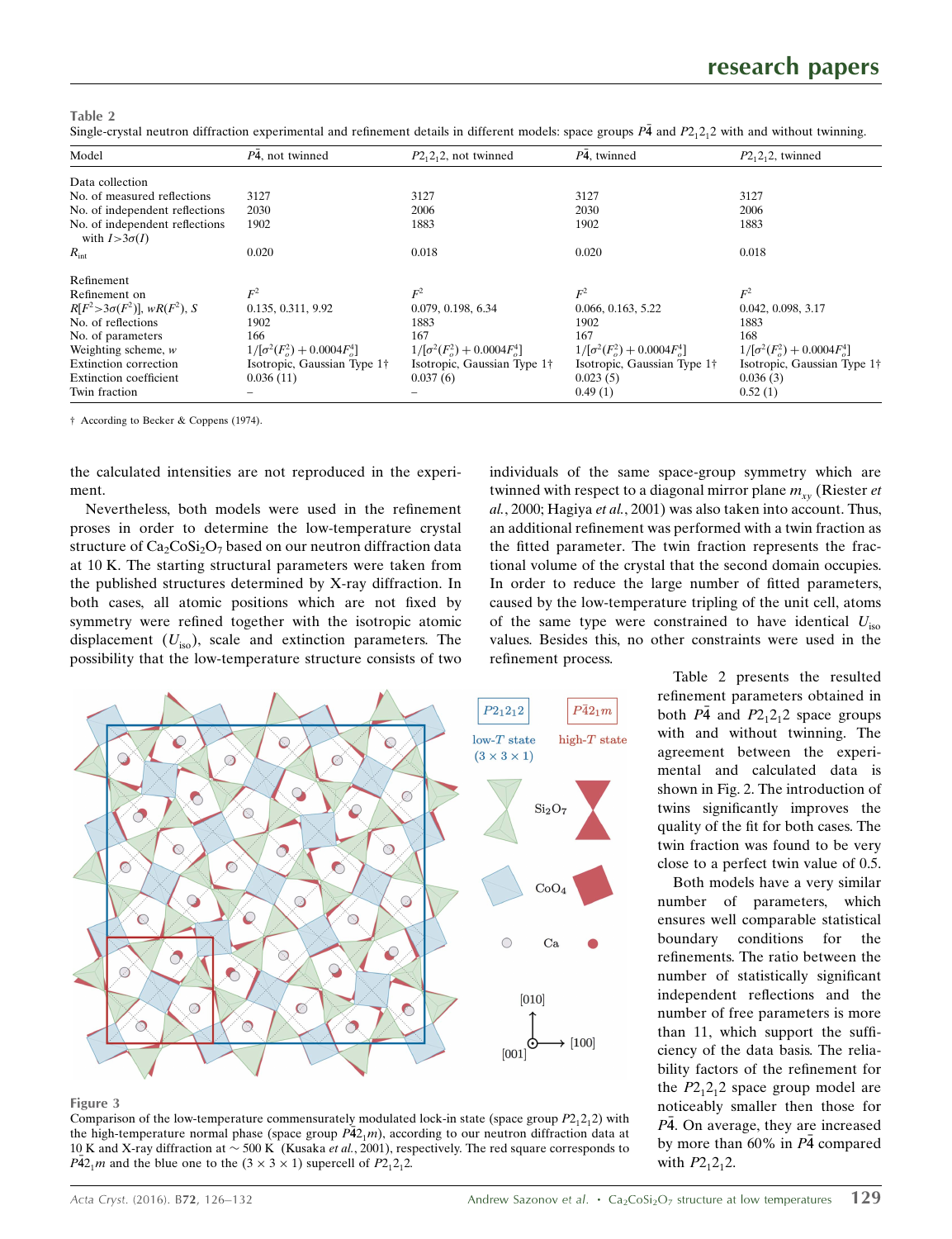Table 3

Fractional atomic coordinates  $(x, y, z)$  and isotropic atomic displacement parameters  $U_{\text{iso}}$  ( $\mathring{A}^2$ ) for the commensurately modulated lock-in phase of the  $(3 \times 3 \times 1)$  supercell refined in space group  $P2_12_12$  (twinned with respect to  $m_{xy}$ ) according to the present single-crystal neutron diffraction data at 10 K.

| Atom             | $\boldsymbol{\chi}$ | у            | Z,          | $U_{\rm iso}$ |
|------------------|---------------------|--------------|-------------|---------------|
| Ca1              | 0.1086(4)           | 0.0527(4)    | 0.503(3)    | 0.0075(3)     |
| Ca <sub>2</sub>  | 0.1145(4)           | 0.3923(4)    | 0.490(2)    | 0.0075(3)     |
| Ca3              | 0.0554(4)           | 0.2245(5)    | 0.499(3)    | 0.0075(3)     |
| Ca4              | 0.2746(5)           | 0.1114(4)    | 0.515(2)    | 0.0075(3)     |
| Ca5              | 0.2677(4)           | 0.4511(4)    | 0.475(2)    | 0.0075(3)     |
| Ca6              | 0.2153(4)           | 0.2664(3)    | 0.519(2)    | 0.0075(3)     |
| Ca7              | 0.4409(4)           | 0.0525(4)    | 0.517(2)    | 0.0075(3)     |
| Ca8              | 0.4505(4)           | 0.3973(4)    | 0.516(2)    | 0.0075(3)     |
| Ca <sub>9</sub>  | 0.4028(3)           | 0.2115(4)    | 0.492(2)    | 0.0075(3)     |
| Co1              | 0                   | 0            | 0.014(5)    | 0.0033(7)     |
| Co2              | 0.0057(7)           | 0.3369(7)    | 0.017(3)    | 0.0033(7)     |
| Co <sub>3</sub>  | 0.1634(9)           | 0.1612(6)    | 0.001(5)    | 0.0033(7)     |
| Co <sub>4</sub>  | 0.3347(7)           | 0.0019(8)    | 0.022(3)    | 0.0033(7)     |
| Co5              | 0.3332(9)           | 0.3299(8)    | 0.009(5)    | 0.0033(7)     |
| Si1              | 0.0418(5)           | 0.1214(5)    | $-0.066(3)$ | 0.0056(3)     |
| Si2              | 0.0506(5)           | 0.4568(4)    | $-0.080(2)$ | 0.0056(3)     |
| Si3              | 0.1241(5)           | 0.2862(4)    | 0.081(2)    | 0.0056(3)     |
| Si4              | 0.2124(5)           | 0.0411(5)    | 0.071(3)    | 0.0056(3)     |
| Si5              | 0.2160(4)           | 0.3812(5)    | 0.032(2)    | 0.0056(3)     |
| Si6              | 0.2827(4)           | 0.2081(4)    | $-0.037(2)$ | 0.0056(3)     |
| Si7              | 0.3827(5)           | 0.1234(5)    | $-0.056(3)$ | 0.0056(3)     |
| Si <sub>8</sub>  | 0.3830(4)           | 0.4549(5)    | $-0.065(3)$ | 0.0056(3)     |
| Si9              | 0.4520(4)           | 0.2811(5)    | 0.056(3)    | 0.0056(3)     |
| O1               | $-0.0083(3)$        | 0.1647(3)    | 0.822(2)    | 0.0080(2)     |
| O <sub>2</sub>   | 0.1740(3)           | $-0.0146(3)$ | 0.174(2)    | 0.0080(2)     |
| O <sub>3</sub>   | 0.1797(3)           | 0.3265(3)    | 0.172(2)    | 0.0080(2)     |
| O <sub>4</sub>   | 0.3401(3)           | 0.1758(3)    | 0.836(2)    | 0.0080(2)     |
| O5               | 0.5                 | 0            | 0.205(2)    | 0.0080(2)     |
| O6               | 0.0423(3)           | 0.1183(3)    | 0.245(2)    | 0.0080(2)     |
| O7               | 0.0505(3)           | 0.4582(3)    | 0.235(2)    | 0.0080(2)     |
| O8               | 0.1247(3)           | 0.2822(3)    | 0.751(2)    | 0.0080(2)     |
| O9               | 0.2165(3)           | 0.0436(3)    | 0.754(2)    | 0.0080(2)     |
| O10              | 0.2080(3)           | 0.3847(3)    | 0.722(2)    | 0.0080(2)     |
| O11              | 0.2776(3)           | 0.2032(3)    | 0.274(2)    | 0.0080(2)     |
| O12              | 0.3863(3)           | 0.1209(3)    | 0.258(2)    | 0.0080(2)     |
| O13              | 0.3862(3)           | 0.4584(3)    | 0.263(2)    | 0.0080(2)     |
| O14              | 0.4624(3)           | 0.2760(3)    | 0.744(2)    | 0.0080(2)     |
| O15              | 0.0250(3)           | 0.0620(3)    | 0.771(2)    | 0.0080(2)     |
| O16              | 0.0986(3)           | 0.1435(3)    | 0.773(2)    | 0.0080(2)     |
| O17              | 0.0342(2)           | 0.3955(3)    | 0.777(2)    | 0.0080(2)     |
| O18              | 0.1039(3)           | 0.4798(3)    | 0.754(2)    | 0.0080(2)     |
| O19              | 0.1388(3)           | 0.2266(3)    | 0.225(2)    | 0.0080(2)     |
| O <sub>20</sub>  | 0.0711(3)           | 0.3125(3)    | 0.224(2)    | 0.0080(2)     |
| O <sub>21</sub>  | 0.1826(3)           | 0.0953(3)    | 0.224(2)    | 0.0080(2)     |
| O22              | 0.2713(3)           | 0.0301(3)    | 0.230(2)    | 0.0080(2)     |
| O <sub>2</sub> 3 | 0.1864(3)           | 0.4357(3)    | 0.206(2)    | 0.0080(2)     |
| O24              | 0.2779(3)           | 0.3794(3)    | 0.171(2)    | 0.0080(2)     |
| O25              | 0.2870(3)           | 0.2728(3)    | 0.834(2)    | 0.0080(2)     |
| O <sub>26</sub>  | 0.2301(3)           | 0.1799(3)    | 0.795(2)    | 0.0080(2)     |
| O <sub>27</sub>  | 0.3562(3)           | 0.0674(3)    | 0.792(2)    | 0.0080(2)     |
| O28              | 0.4403(3)           | 0.1371(3)    | 0.788(2)    | 0.0080(2)     |
| O29              | 0.3809(3)           | 0.3879(3)    | 0.831(2)    | 0.0080(2)     |
| O30              | 0.4350(3)           | 0.4821(3)    | 0.782(2)    | 0.0080(2)     |
| O31              | 0.4841(3)           | 0.2276(3)    | 0.219(2)    | 0.0080(2)     |
| O32              | 0.3918(3)           | 0.2831(3)    | 0.181(2)    | 0.0080(2)     |

Moreover, in the  $P2_12_12$  model all  $U_{\text{iso}}$  parameters are positive in contrast to  $P\bar{4}$ , where the values of the Co displacement parameters are fitted to be negative and thus nonphysical. A negative value of isotropic ADPs from singlecrystal neutron diffraction is evidence of a poor model. The same effect was found by Jia et al. (2006) in the treatment of the X-ray data for lightly Zn-doped  $Ca_2CoSi_2O_7$ .

The other possible differences between space groups  $P2<sub>1</sub>2<sub>1</sub>2$ and  $P\bar{4}$  are hidden due to the similar values of the  $a$  and  $b$ lattice parameters in the orthorhombic model (equal within experimental precision) and the presence of equally populated  $90^\circ$  twin domains (according to the structure refinement).

We have selected the space group  $P2_12_12$  with twining as the most appropriate model to describe the neutron diffraction data of  $Ca_2CoSi_2O_7$  at 10 K. Our choice is based on the larger reliability factors in  $P\bar{4}$ , non-physical values of ADPs in  $P\bar{4}$ and multiple diffraction origin of the forbidden in  $P2_12_12$ reflections. The orthorhombic model agrees with X-ray diffraction on  $Ca_2CoSi_2O_7$  at 170 K (Hagiya et al., 2001) as well as with the  $Ca_2CoSi_2O_7$  magnetoelectric tensor measurements (Akaki et al., 2014). Table 3 presents the refined atomic coordinates as well as the  $U_{\text{iso}}$  parameters for the commensurate lock-in phase of the  $(3 \times 3 \times 1)$  supercell in space group  $P2_12_12$ , twinned with respect to  $m_{xy}$ . Full details of the refinement, including bond lengths and angles, are given in the CIF file in the supporting information.

#### 3.2. Low-temperature versus high-temperature state

Fig. 3 shows a comparison of the low-temperature commensurate lock-in  $3 \times 3 \times 1$  state (space group  $P_{-1}^2(2, 2)$ ) with the high-temperature normal phase (space group  $\overline{P42_1m}$ ), according to our neutron diffraction data at 10 K and X-ray diffraction at  $\sim$  500 K (Kusaka *et al.*, 2001), respectively. The largest shift in the atomic positions is found for  $x_{029}$  which corresponds to approximately  $0.5 \text{ Å}$ .

A comparison of the structure at 10 K and that derived within the same model (space group  $P2_12_12$ ) from X-ray diffraction at 170 K (Hagiya et al., 2001) gives a much smaller difference in the positional parameters with an average value of  $\sim 1\sigma$ . The largest shift in the atomic positions of 0.09 Å is found for  $z_{\text{Co1}}$ . However, the average shift is less than 0.014 Å. Thus, we did not find any significant structural changes from  $T_{\text{IC}-\text{C}}$  down to at least 10 K.

At 10 K, the Si—O distances range between 1.549 (13) and 1.674 (13) Å. The Co $-$ O bond lengths vary from 1.890 (16) to 1.997 (19)  $\dot{A}$ . The distances between the Ca and O atoms are in the range  $2.288(13)$ –2.444 $(13)$  Å. The detailed values of the bond lengths and angles can be found in the CIF file.

#### 3.3. Incommensurate to commensurate transition

The  $T_{\text{N-IC}}$  of  $\text{Ca}_2\text{CoSi}_2\text{O}_7$  is well above room temperature, but  $T_{\text{IC}-\text{C}}$  lies in the studied temperature interval 10–250 K. In agreement with X-ray diffraction our neutron data show a significant number of superstructure reflections, which corresponds to the tripling of the high-temperature unit cell. A variation of the normalized integrated intensities of the main  $(12,3,0)$  and superstructure  $(820)$  Bragg reflections measured during the cooling process is presented in Fig. 4. Both main and superstructure peaks show similar temperature behaviour. Their intensities are constant from 250 K down to about 210 K. Below 210 K, the intensities start to increase by further cooling indicating an onset of the IC–C phase transition. The intensities of both reflections become constant again below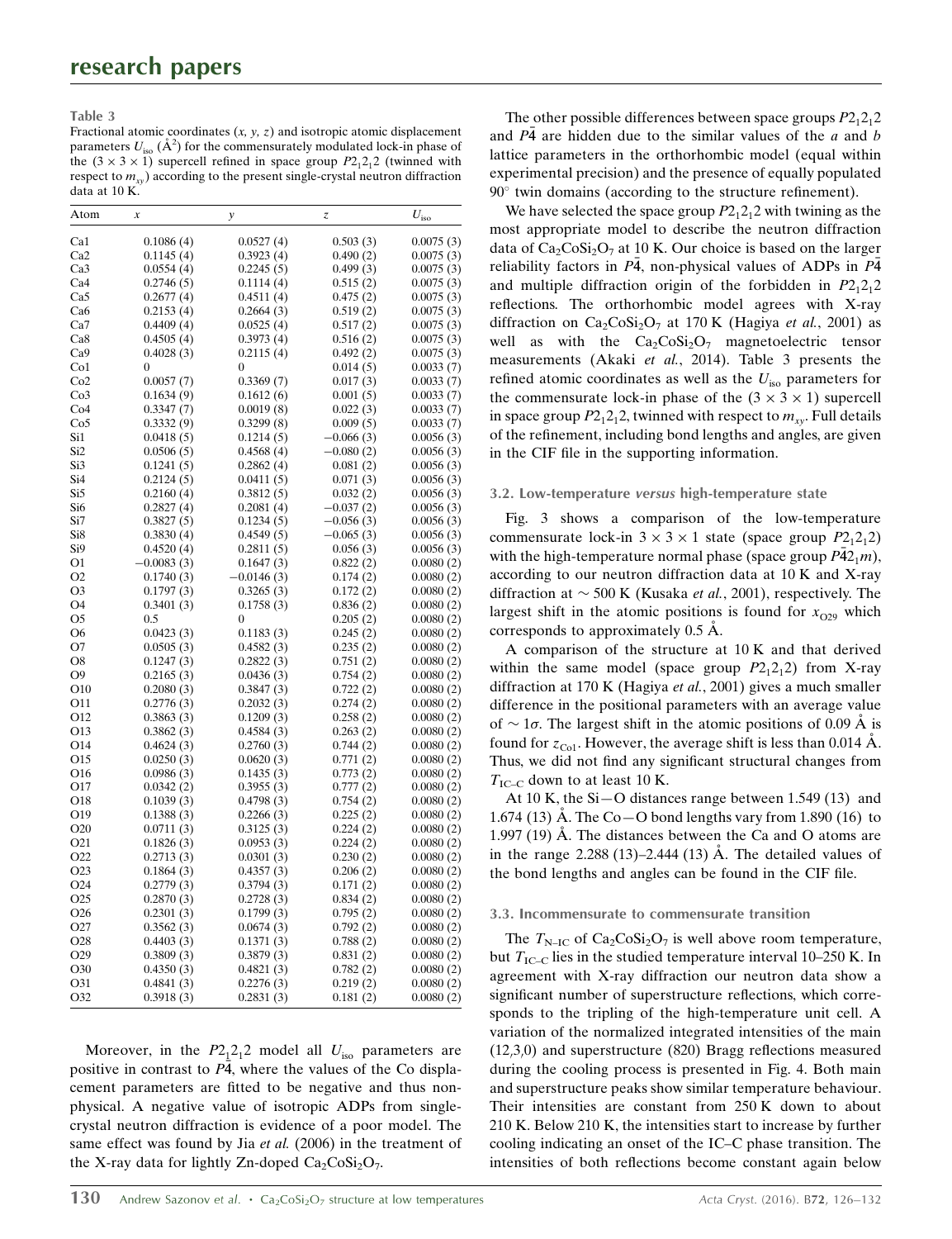

Temperature dependences of the normalized integrated intensities of the main (12,3,0) and superstructure (820) Bragg reflections shown in red circles and blue squares, respectively. The measurements were carried out during the cooling process.

 $\sim$  150 K. Their values are increased by approximately 40% compared with those at 210–250 K.

Fig. 5 shows a comparison of the main  $(15,12,2)$  and superstructure (17,11,2) Bragg reflection profiles at 10 K: Both have a similar intensity and full width at half maximum. The largest measured superstructure reflection is  $(17,11,2)$ . Its intensity corresponds to  $\sim$  20 % of the largest measured main (663) reflection.

#### 4. Conclusions

Single-crystal neutron diffraction measurements on  $Ca<sub>2</sub>CoSi<sub>2</sub>O<sub>7</sub>$  were performed in the temperature range 10– 250 K. A full data collection of more than 3000 Bragg reflec-



Figure 5

Comparison of the main  $(15,12,2)$  and superstructure  $(17,11,2)$  Bragg reflection profiles shown in the left (red circles) and right (blue squares) panels, respectively. The data were collected at 10 K.

tions was performed at 10 K, close to the antiferromagnetic phase transition temperature  $T_N \simeq 5.7$  K. The crystal structure was refined in the orthorhombic space group  $P2_12_12$  with a tripled  $(3 \times 3 \times 1)$  supercell, twinned with respect to  $m_{xy}$ . This model of the crystal structure was found to be preferable compared with the space group  $P\bar{4}$ . Our results agree with Xray diffraction data treatment at 170 K as well as with the lowtemperature magnetoelectric tensor measurements from the literature.

#### Acknowledgements

This work is based upon experiments performed at the HEiDi instrument operated by RWTH Aachen/F2 Jülich (Jülich Aachen Research Alliance JARA) and was partly supported by BMBF under contract No. 05K13PA3. This project has also received funding from the European Union's Seventh Framework Program for research, technological development and demonstration under the NMI3-II Grant number 283883 and by the Hungarian Research Fund OTKA K108918. Work in Lausanne was supported by the Swiss National Science Foundation.

#### References

- [Akaki, M., Kuwahara, H., Matsuo, A., Kindo, K. & Tokunaga, M.](http://scripts.iucr.org/cgi-bin/cr.cgi?rm=pdfbb&cnor=bp5083&bbid=BB1) (2014). [J. Phys. Soc. Jpn](http://scripts.iucr.org/cgi-bin/cr.cgi?rm=pdfbb&cnor=bp5083&bbid=BB1), 83, 093704.
- [Akaki, M., Tozawa, J., Akahoshi, D. & Kuwahara, H. \(2009\).](http://scripts.iucr.org/cgi-bin/cr.cgi?rm=pdfbb&cnor=bp5083&bbid=BB2) Appl. [Phys. Lett.](http://scripts.iucr.org/cgi-bin/cr.cgi?rm=pdfbb&cnor=bp5083&bbid=BB2) 94, 212904.
- [Becker, P. J. & Coppens, P. \(1974\).](http://scripts.iucr.org/cgi-bin/cr.cgi?rm=pdfbb&cnor=bp5083&bbid=BB23) Acta Cryst. A30, 129–147.
- Birkenstock, J., Nénert, G., Gesing, T. M., Burianek, M., Mühlberg, [M. & Fischer, R. X. \(2013\).](http://scripts.iucr.org/cgi-bin/cr.cgi?rm=pdfbb&cnor=bp5083&bbid=BB3) Z. Kristallogr. 228, 611–619.
- [Hagiya, K., Kusaka, K., Ohmasa, M. & Iishi, K. \(2001\).](http://scripts.iucr.org/cgi-bin/cr.cgi?rm=pdfbb&cnor=bp5083&bbid=BB4) Acta Cryst. B57[, 271–277.](http://scripts.iucr.org/cgi-bin/cr.cgi?rm=pdfbb&cnor=bp5083&bbid=BB4)
- [Hagiya, K., Ohmasa, M. & Iishi, K. \(1993\).](http://scripts.iucr.org/cgi-bin/cr.cgi?rm=pdfbb&cnor=bp5083&bbid=BB5) Acta Cryst. B49, 172– [179.](http://scripts.iucr.org/cgi-bin/cr.cgi?rm=pdfbb&cnor=bp5083&bbid=BB5)
- Hahn, T. (1995). Editor. [International Tables for Crystallography](http://scripts.iucr.org/cgi-bin/cr.cgi?rm=pdfbb&cnor=bp5083&bbid=BB6), Vol. [A. Dordrecht: Kluwer Academic Publishers.](http://scripts.iucr.org/cgi-bin/cr.cgi?rm=pdfbb&cnor=bp5083&bbid=BB6)
- [Hutanu, V., Sazonov, A., Meven, M., Murakawa, H., Tokura, Y.,](http://scripts.iucr.org/cgi-bin/cr.cgi?rm=pdfbb&cnor=bp5083&bbid=BB7) Bordács, S., Kézsmárki, I. & Náfrádi, B. (2012). Phys. Rev. B, 86, [104401.](http://scripts.iucr.org/cgi-bin/cr.cgi?rm=pdfbb&cnor=bp5083&bbid=BB7)
- Hutanu, V., Sazonov, A., Murakawa, H., Tokura, Y., Náfrádi, B. & [Chernyshov, D. \(2011\).](http://scripts.iucr.org/cgi-bin/cr.cgi?rm=pdfbb&cnor=bp5083&bbid=BB8) Phys. Rev. B, 84, 212101.
- [Jia, Z. H., Schaper, A. K., Massa, W., Treutmann, W. & Rager, H.](http://scripts.iucr.org/cgi-bin/cr.cgi?rm=pdfbb&cnor=bp5083&bbid=BB9) (2006). [Acta Cryst.](http://scripts.iucr.org/cgi-bin/cr.cgi?rm=pdfbb&cnor=bp5083&bbid=BB9) B62, 547–555.
- Kézsmárki, I., Szaller, D., Bordá[cs, S., Kocsis, V., Tokunaga, Y.,](http://scripts.iucr.org/cgi-bin/cr.cgi?rm=pdfbb&cnor=bp5083&bbid=BB21) Taguchi, Y., Murakawa, H., Tokura, Y., Engelkamp, H., Rõõm, T. & Nagel, U. (2014). [Nature Commun.](http://scripts.iucr.org/cgi-bin/cr.cgi?rm=pdfbb&cnor=bp5083&bbid=BB21) 5, 1–9.
- [Kusaka, K., Hagiya, K., Okano, Y., Mukai, M., Iishi, K., Haga, N. &](http://scripts.iucr.org/cgi-bin/cr.cgi?rm=pdfbb&cnor=bp5083&bbid=BB10) [Ohmasa, M. \(2001\).](http://scripts.iucr.org/cgi-bin/cr.cgi?rm=pdfbb&cnor=bp5083&bbid=BB10) Phys. Chem. Miner. 28, 150–166.
- [Lehmann, M. S. & Larsen, F. K. \(1974\).](http://scripts.iucr.org/cgi-bin/cr.cgi?rm=pdfbb&cnor=bp5083&bbid=BB11) Acta Cryst. A30, 580– [584.](http://scripts.iucr.org/cgi-bin/cr.cgi?rm=pdfbb&cnor=bp5083&bbid=BB11)
- [McConnell, J. D. C. \(1999\).](http://scripts.iucr.org/cgi-bin/cr.cgi?rm=pdfbb&cnor=bp5083&bbid=BB12) Z. Kristallogr. 214, 457–464.
- [Meven, M., Hutanu, V. & Heger, G. \(2007\).](http://scripts.iucr.org/cgi-bin/cr.cgi?rm=pdfbb&cnor=bp5083&bbid=BB13) Neutron News, 18, 19– [21.](http://scripts.iucr.org/cgi-bin/cr.cgi?rm=pdfbb&cnor=bp5083&bbid=BB13)
- [Murakawa, H., Onose, Y., Miyahara, S., Furukawa, N. & Tokura, Y.](http://scripts.iucr.org/cgi-bin/cr.cgi?rm=pdfbb&cnor=bp5083&bbid=BB14) (2012). [Phys. Rev. B](http://scripts.iucr.org/cgi-bin/cr.cgi?rm=pdfbb&cnor=bp5083&bbid=BB14), 85, 174106.
- [Perez-Mato, J. M. & Ribeiro, J. L. \(2011\).](http://scripts.iucr.org/cgi-bin/cr.cgi?rm=pdfbb&cnor=bp5083&bbid=BB15) Acta Cryst. A67, 264–268. Petříček, V., Dušek, M. & Palatinus, L. (2014). Z. Kristallogr. 229,
- [345–352.](http://scripts.iucr.org/cgi-bin/cr.cgi?rm=pdfbb&cnor=bp5083&bbid=BB16) Riester, M. & Böhm, H. (1997). Z. Kristallogr. 212, 506-509.
- Riester, M., Böhm, H. & Petricek, V. (2000). Z. Kristallogr. 215, 102-[109.](http://scripts.iucr.org/cgi-bin/cr.cgi?rm=pdfbb&cnor=bp5083&bbid=BB18)
- Sazonov, A. P. (2015). Davinci[, http://sazonov.org/soft.html.](http://scripts.iucr.org/cgi-bin/cr.cgi?rm=pdfbb&cnor=bp5083&bbid=BB19)